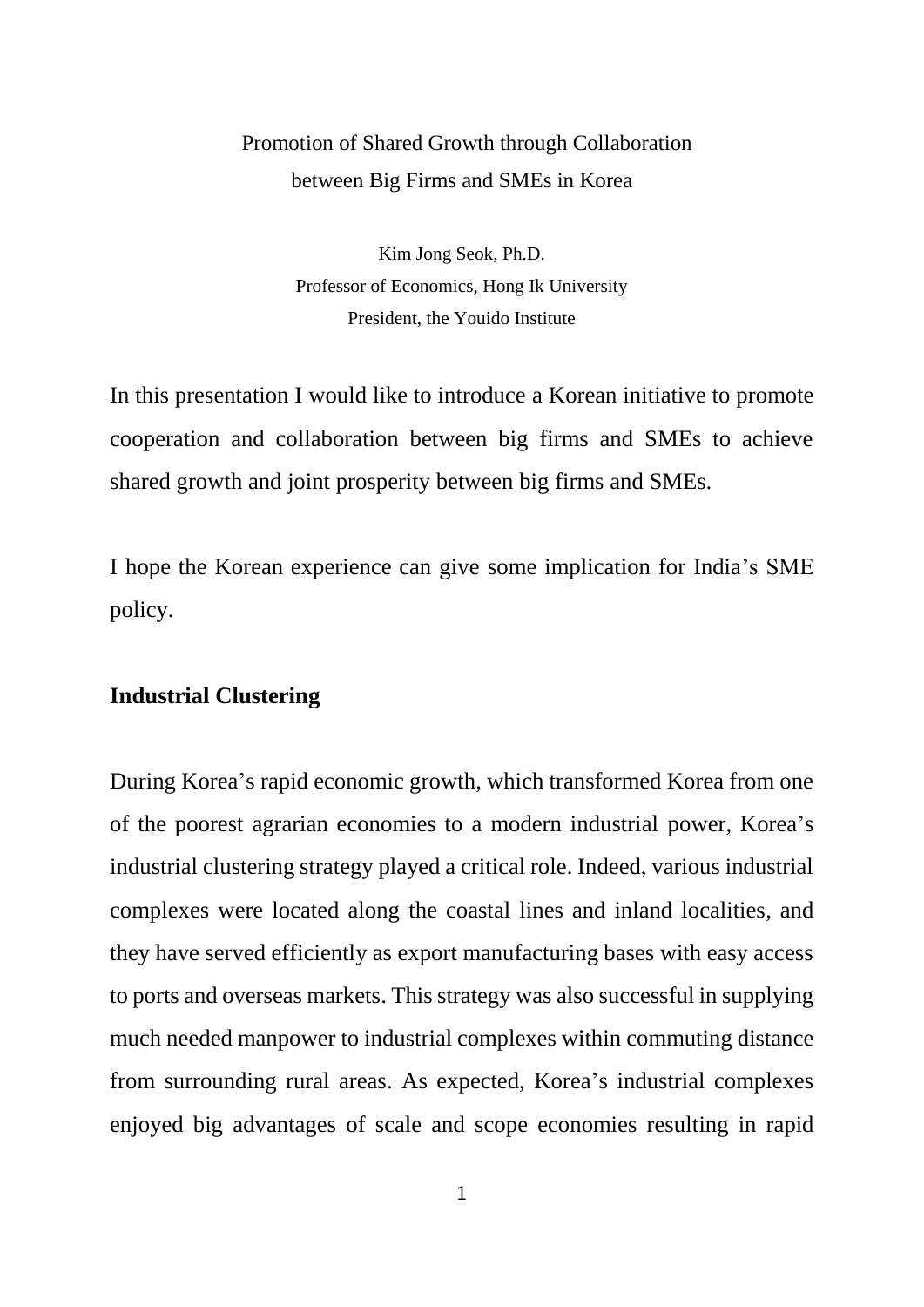urbanization and industrial transformation. Special free economic zones to attract foreign direct investment and free trade areas also added an extra dimension to the industrial complexes. It is fair to say that Korea's highly successful export-led development has been the result of effective clustering strategies of industrial complexes.

## **"Creative Economy"**

In the "new normal" era characterized by slow growth and underemployment, Korea's President Park Geun-hye Administration has proposed "creative economy" initiative to transform Korean economy to a more knowledge-based and innovative system. To this end, Korean government and business sector have been addressing new challenges and issues to embrace new strategies for innovative and sustainable growth. Korea's "creative economy" initiative involves basically the commercialization of new ideas and new technologies by merging manufacturing technology with ICT. At the core is a set of knowledgeintensive economic activities that could be nurtured through effective networking among industries, government, universities and research institutes. It also involves integration of various industries through ICT and active venture financing.

#### **Korea Commission for Corporate Partnership(KCCP)**

Following a severe economic downturn and the great demise of Korea's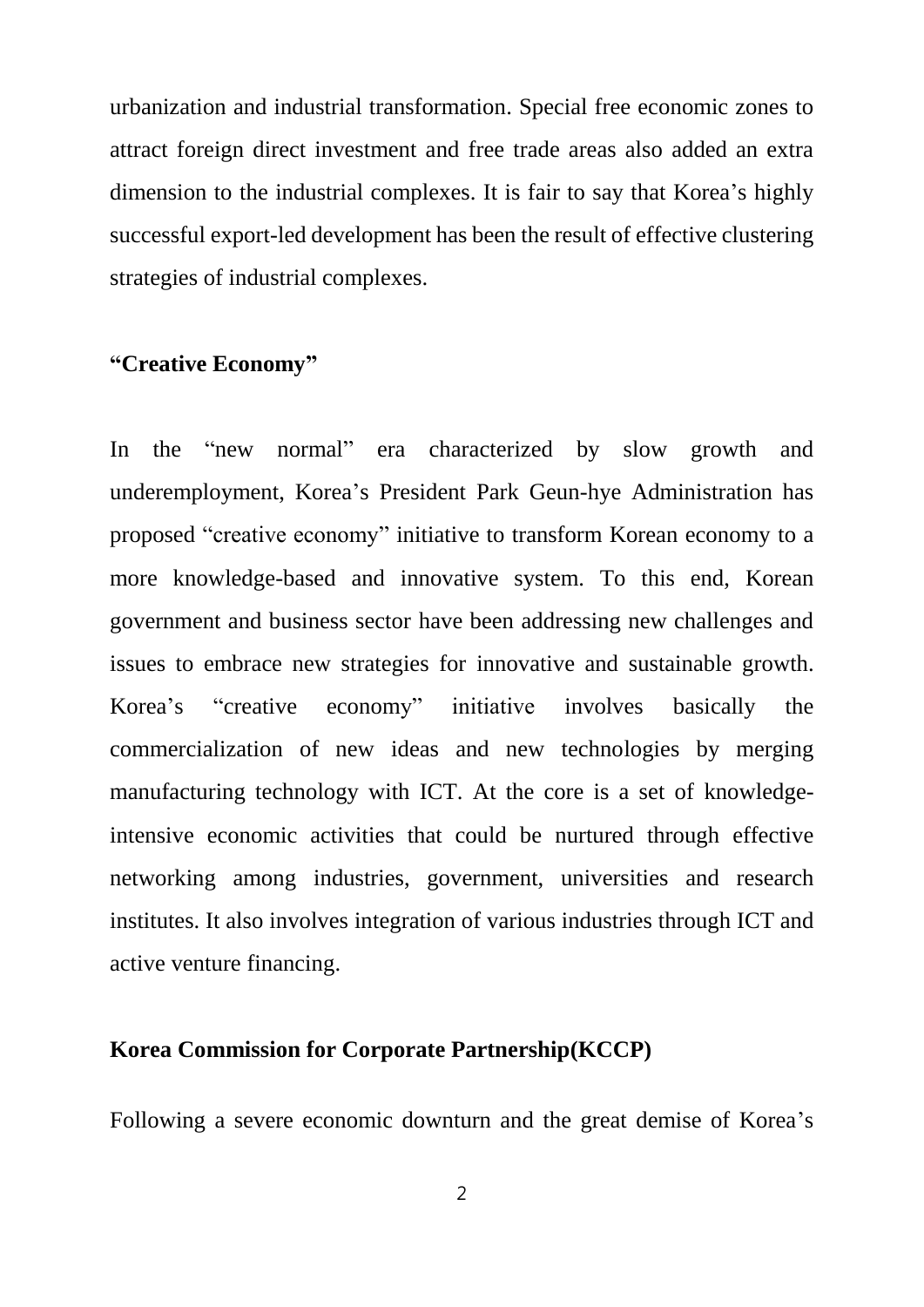SMEs after the global financial crisis in 2008, Korean business leaders agreed to establish the Korea Commission for Corporate Partnership (KCCP) in 2010 to encourage and facilitate voluntary collaborations between big companies and SMEs. Although the Commission is a nongovernment organization, its decisions are respected by the government.

The KCCP aims to create positive-sum synergies through consensus building processes among representatives of big businesses, SMEs and independent public entities. One of the important tasks for KCCP is to determine which businesses should be designated as exclusively for SMEs. KCCP also works to establish fair trade mechanisms between big firms and SMEs.

The KCCP tries to help Korean SMEs become competitive and sustainable through shared growth agreements with big companies, including benefit sharing schemes of technology cooperation, rapid payment system, promotion of joint R&D, and joint overseas marketing and operations. Overall, the KCCP works to make sure that a positive-sum game – not a zero-sum game - is played between big companies and SMEs through dialogue and voluntary collaboration.

#### **Inclusive Growth**

It is well known that the Korean economy is characterized by a growing gap between big companies, such as Samsung and LG, and SMEs. Within the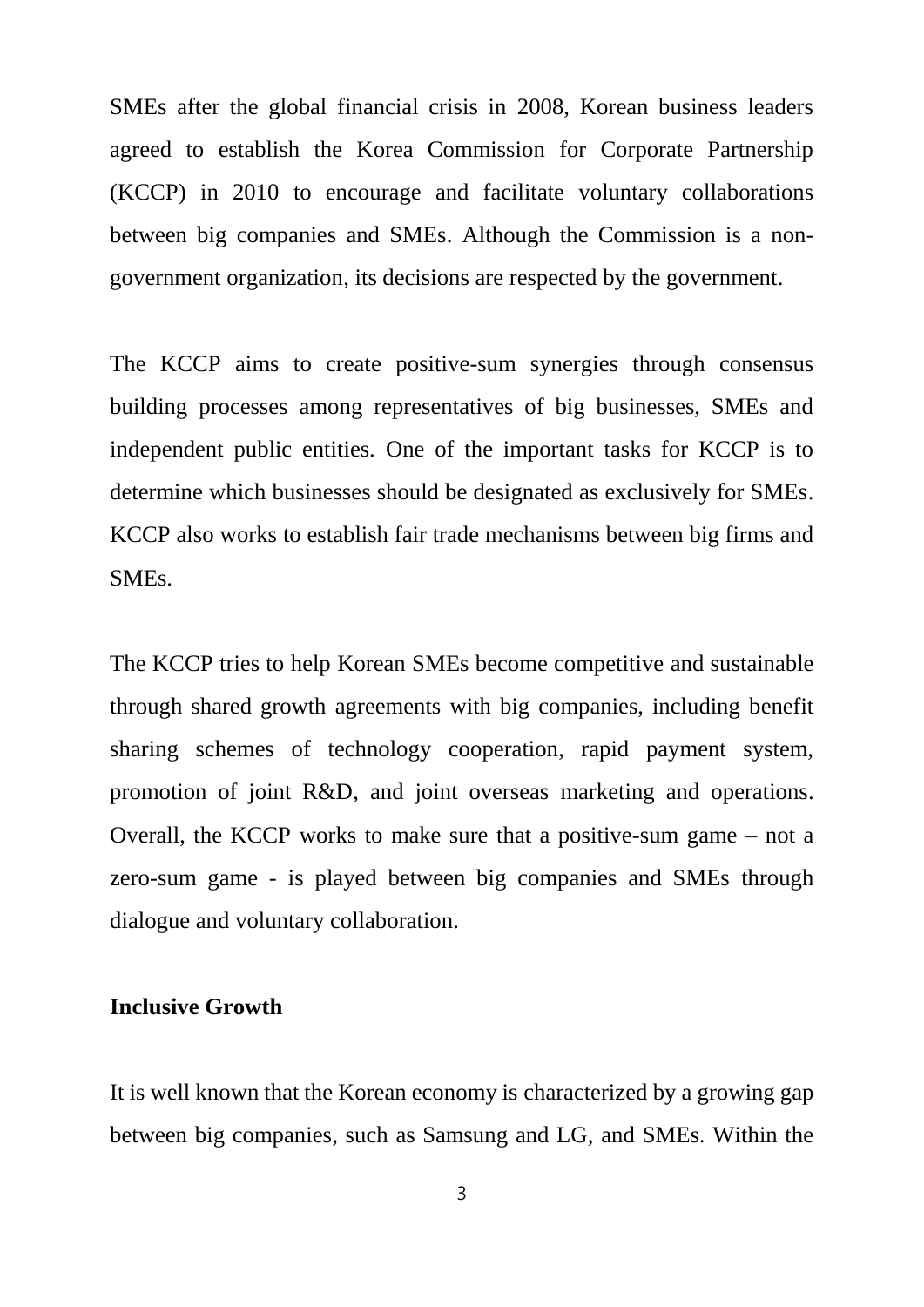manufacturing sector, SMEs account for 99 percent of the total business establishments and are responsible for 88 percent of Korea's total employment. However, most of the Korean SMEs are operating in old traditional sectors and in subcontracting relationship with big companies. Only 15 percent of SMEs engage in export activities. Also, Korean SMEs normally suffer from poor access to financial institutions, inadequate marketing capabilities and shortage of skilled manpower. KCCP's scheme of shared growth is to help those SMEs in the traditional sectors to innovate and gain competitiveness through collaboration with big companies.

Many of the Korea's relatively new venture companies are innovative and globalized. If Korea's big companies and new generation of hi-tech oriented SMEs can collaborate in R&D and expanding their markets overseas, this can be a win-win framework for both big firms and SMEs.

"Inclusive growth" strategy recommended by the IMF, OECD and World Economic Forum could be an answer to ensure that the benefits of growth would be widely shared, and this could be expedited by sharing the benefits of growth between big companies and SMEs.

#### **Regional Innovation Centers**

In 2014, as a concrete step toward building a creative economy, the Korean government designated a total of 18 localities nationwide as regional innovation centers by assigning one business group as anchor, on the basis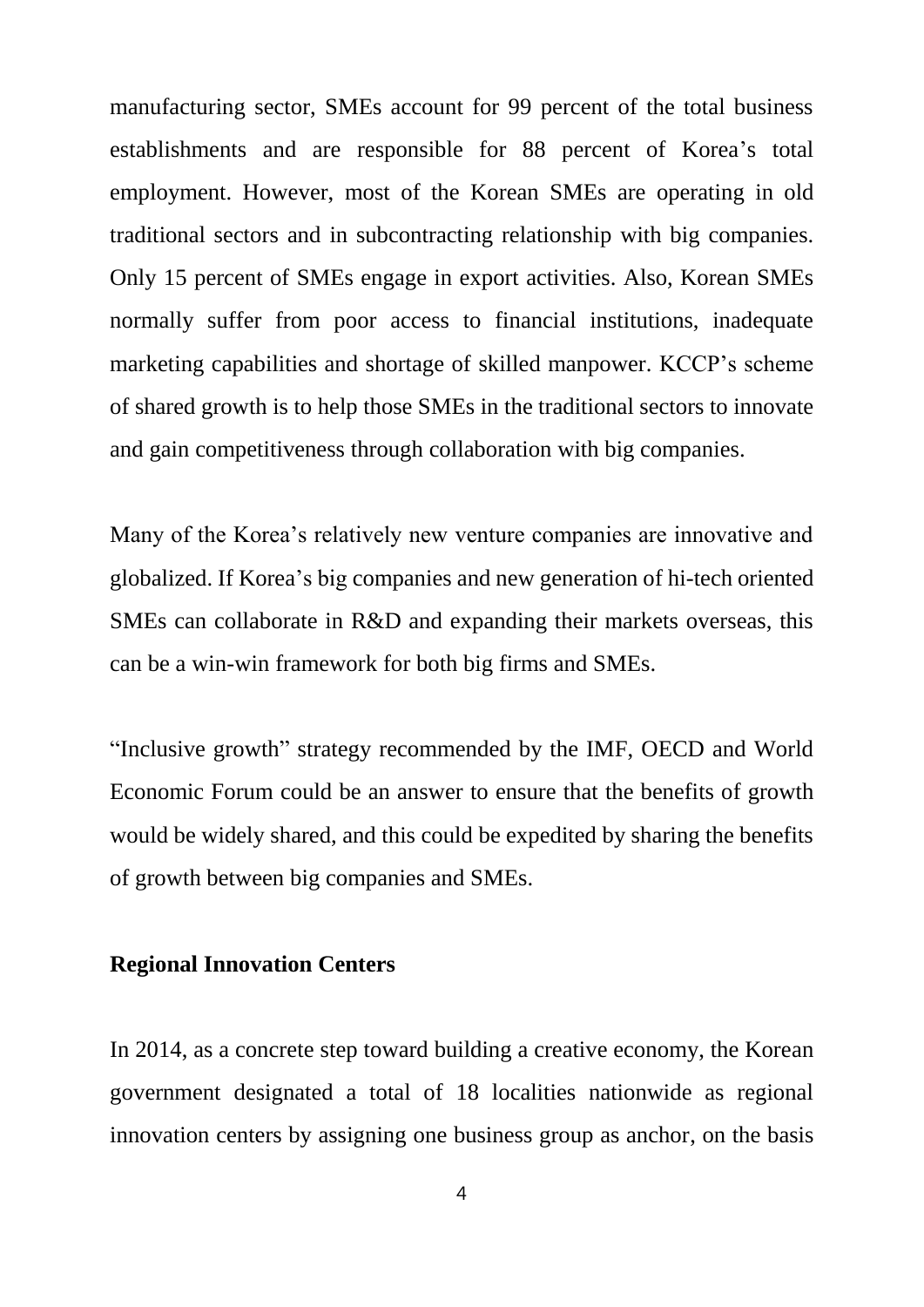of the group's main operating region and local factor endowments, to promote collaborations with local SMEs. It is expected that this arrangement could encourage venture startups through joint technology development and collaboration between the big company and regional SMEs.

For example, Samsung Group has been designated as the anchor company in Daegu City, and Samsung Group is expected to collaborate with the local SMEs in the areas of IT and electronics by establishing the regional innovation center.

Hanjin Group, a global giant in shipping and logistics, has been designated as anchor company in Incheon City, and Hanjin Group has established the regional innovation center to collaborate with regional SMEs in logistics and distribution business.

This approach requires positive interactions between the anchor conglomerates and the local SMEs. Given the size distribution of firms in Korea, it is indeed a great challenge to pursue the two goals of achieving productive efficiency and achieving shared growth between the big firms and SMEs at the same time. However, the vision of "creative economy" and the objective of "shared growth" can be achieved more easily and better by establishing such regional innovation centers and institutionalize collaboration between big companies and SMEs.

Cooperation and co-prosperity between firms are not a matter of sacrifices

5